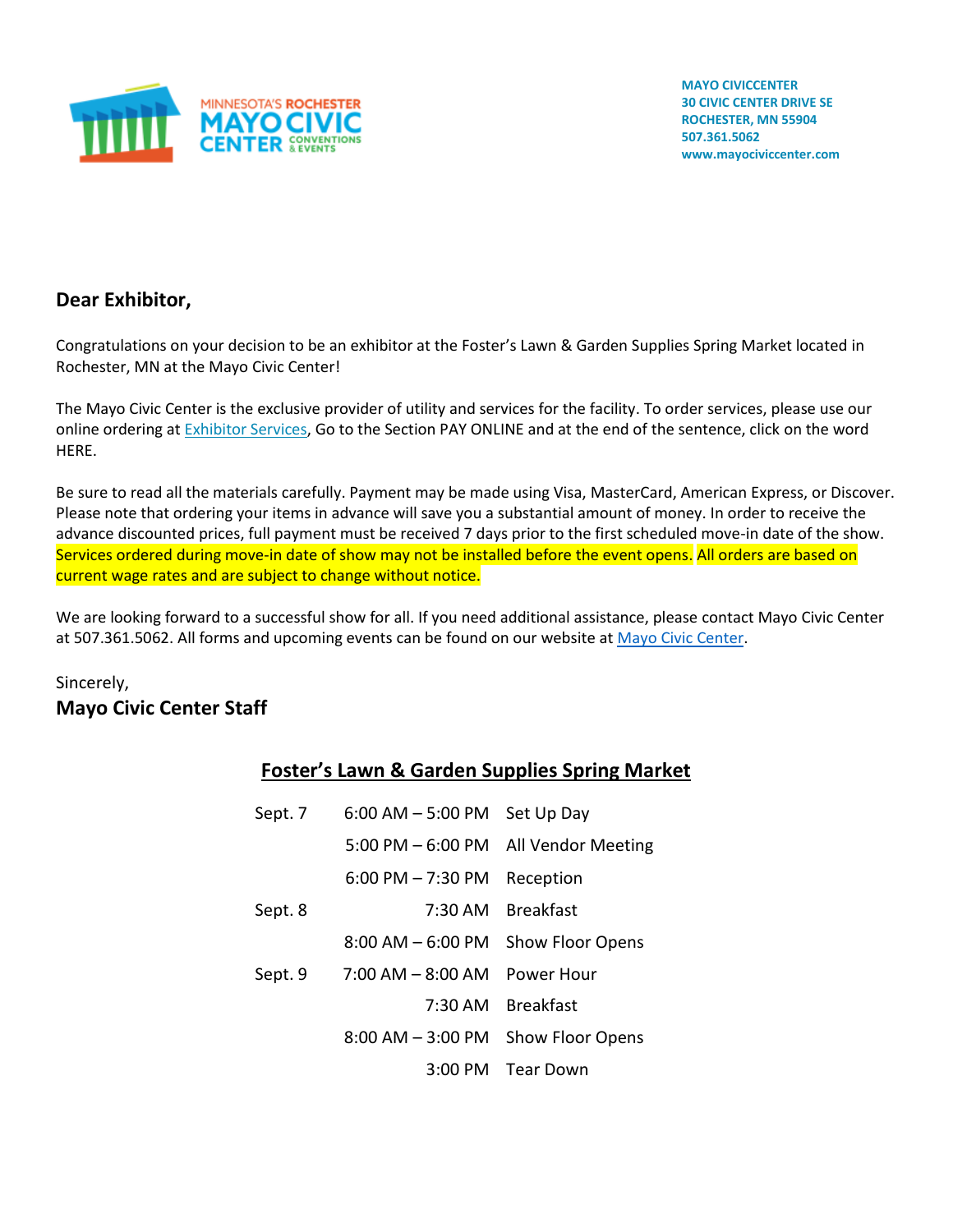### **Alcohol**

Alcoholic beverages must be purchased through the Mayo Civic Center (MCC), who holds the exclusive liquor license for the facility. Additional security may be required for events where alcohol is served. In compliance with state liquor laws, alcohol may not leave the premise. The Mayo Civic Center will comply with responsible alcohol beverage services.

### **Animals**

With the exception of ADA service animals or animals used as part of MCC approved exhibits (i.e., dog or cat shows) or activities (approved theatrical performances, etc.), animals are not permitted in the facility. The ADA defines a service animal as any guide dog, signal dog, or mini horse individually trained to provide assistance to an individual with a disability. A written request must be presented to the General Manager or designee by no later than 30 days prior to the event. When any approved display includes pens or enclosures containing live animals, the following minimal provisions must be made.

- A protective coating such as plastic or visqueen must be used to protect all floors and any facility equipment.
- Some type of absorbent (i.e., saw dust, fire-retardant wood shavings) must be placed within the pens.
- Curbing or bike rack must be provided to contain animals.
- Animals must be supervised at all times.
- Provide clean up and proper disposal of absorbents and waste.

Licensee will adhere to any and all other safety measures as required by Operator. Animals are not permitted within 50 feet of any food service preparation or service area. The only exception to this is the use of ADA service animals.

Licensee is responsible for ensuring that any approved use of animals within the facility is also in adherence to any and all applicable local, state and federal laws.

### **Booth Cleaning**

MCC is the exclusive provider of booth cleaning. This service is available at an affordable per square foot rate and includes trash pick-up and vacuuming the booth carpet. Booth cleaning will be performed by MCC staff. Services can be ordered by exhibitors utilizing the forms available in the exhibitor packet on our website.

### **Bulk Trash**

We ask you to take responsibility for removal of bulk trash prior to, during, and after the show. Bulk trash items include crates, pallets, boxes, or any items not easily remove by a push broom or vacuum. All exhibitor trash is to be removed and cardboard is to be broken down and disposed of properly. Proper disposal vessels will be provided at your request on the show floor. Any costs incurred by MCC for bulk trash removal will be charges to show management at the prevailing rate. In the case that an additional dumpster pull is required there will be a fee of \$250 for the first dumpster pull and \$200 for each additional dumpster pull.

### **Compressed Gases**

Compressed flammable gases are prohibited without prior written approval of the General Manger and the City of Rochester Fire Marshal. This includes acetylene, hydrogen, propane, and butane. All requests to use such gasses must be submitted to your Event Manager no later than 30 days prior to the event. Vehicles or equipment fueled by LP gas, such as forklifts, may be used during move-in and move-out only. The vehicles may not be operated during event hours. Vehicles used must comply with National Fire Protection Association (NFPA) #58 regarding the storage, handling, transportation, and use of LP Gas.

### **Concessions**

MCC can provide concessions, as well as banquet service, snacks, luncheons, and beverage service. These services are provided exclusively by MCC. **No outside food or beverage is allowed in MCC.**

### **Cooking Demonstrations**

Cooking demonstrations or commercial cooking must be approved in writing by MCC. Once permission is obtained, all cooking devices and operations shall comply with NFPA, Life Safety Code, 2000 edition. All cooking appliances shall be equipped with ventilating hoods and equipment as deemed necessary by the City of Rochester Fire Marshal and installed in accordance with the provisions of the City of Rochester Building and Fire Codes. Cooking equipment shall be placed on a noncombustible surface, such as metal, hardwood board or glass and be separated from other equipment by a minimum horizontal distance of 2 feet. Counter-top fryers not exceeding 288 sq. inches and single well may be used without the necessary ventilating hood and surface protection equipment, provided there are two (2) ten (10) B.C. extinguishers positioned on each side of fryer. All cooking appliances shall be listed by a NATIONAL TESTING AGENCY, i.e., Underwriters Laboratory or Factor Mutual. All equipment shall have regulator(s) at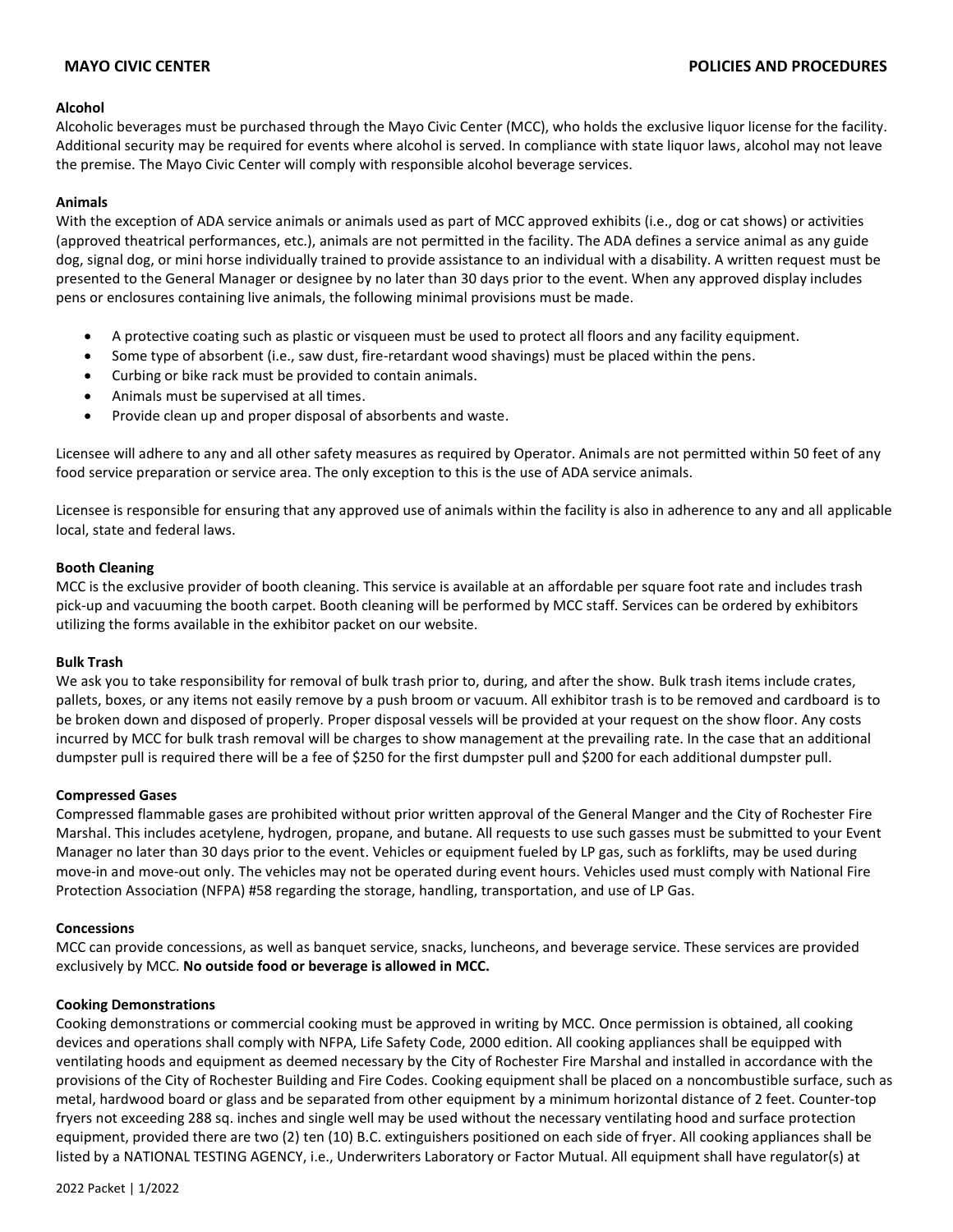appliance and gas cylinder(s). All supply lines (tubing or hoses) shall be lead-tight and in good repair. Hoses shall be listed for the type of product it supplies.

### **Decorations**

The method and location of special installations must be approved 30 days in advance to MCC management. Final approval will be determined after consideration of other building tenants occupying the space at the same time. Decoration guidelines include the following:

- No one may tape, nail, tack, or otherwise fasten to ceilings, painted surfaces, columns, walls, or windows decorations of any kind
- Decorations may not block doors, fire extinguishers, sprinklers, emergency equipment signage, emergency exits, lighting systems, telephone banks, charging stations, information kiosks, and ATM machines
- All decorating materials must be constructed of flameproof material or treated with an approved fire-retardant solution. Spot testing may be performed by the City of Rochester Fire Marshal
- No one may use adhesive-backed decals or stickers, nor may they be distributed anywhere on the premises.
- "Glitter" and confetti may not be used in the building
- Only MCC personnel may move lobby furniture, and other MCC equipment in the public areas
- Helium balloons are prohibited inside the building
- All pools, decorative fountains, etc. must be waterproofed and may be tested by MCC Engineering prior to installation
- Exhibitors must work with Show Management and will be responsible for proper removal and cleanup of any dirt, bark, mulch, or similar materials used for decorating
- Candles may be used only on tables when securely supported on substantial noncombustible bases so located as to avoid danger of ignition of combustible materials. You must obtain and pay applicable fees for a fire permit that is approved by the City of Rochester Fire Marshal. The link to this permit can be found [HERE](https://www.rochestermn.gov/home/showpublisheddocument/30965/637534730844370000)
- Items that cannot be treated to meet requirements, such as, but not limited to oilcloth, tarpaper, nylon, plastic cloth, straw, hay, and certain other plastic materials are prohibited

### **Exterior Doors**

Exhibitors should only use entranceways designated for loading exhibit materials in and out. For security reasons, other exterior doors may not be propped open for any reason. Only hand carried items can be brought through the skyway or the front glass doors.

### **Fire and Safety Requirements**

The provisions of the National Fire Protection Association (NFPA) 101 Life Safety Code – 2000 edition and the NFPA Fire Prevention Code – 2000 edition for public assembly facilities have been established as a standard for review of occupancies and events in the MCC. The information contained in this outline is a summary of relevant provisions contained in these Codes as well as standard operating procedures established in cooperation with the City of Rochester Fire Marshal.

- All curtains, drapes and decorations must be constructed of flame-proof material or treated with an approved flameproofing solution. (Treatments shall be renewed as often as may be necessary to maintain the flame-proofing effect)
- All exits, hallways, and aisles are to be kept clear and unobstructed at all times
- A 20' roadway shall be maintained for fire equipment access to all parts of the building
- No part of a stairway, whether interior or exterior, hallway, corridor, vestibule, balcony, or bridge leading to a stairway or exit, shall be used in a manner that will obstruct its use as an exit or that will present a hazardous condition
- Storage of any kind is prohibited behind back drapes & display walls or inside display area. All cartons, crates, containers and packing materials that are necessary for re-packing shall be removed from the show floor. MCC inspects all exhibits to ensure compliance
- Crates, packing materials, wooden boxes and other highly combustible materials may not be stored in MCC. All outside displays that are under the cover of the building roof or extension of the roof or porch area shall be governed by the same rules of an inside display
- No exits doors shall be locked, bolted, or otherwise fastened or obstructed at any time MCC is open to the public. Moreover, it shall be unlawful to obstruct or reduce passageway or other means of egress. Additionally, all required exits shall be so located as to be discernible and accessible with unobstructed access thereto
- All sawdust and shavings shall be thoroughly treated with an approved flame-retardant product, stored, and maintained in a manner approved by the City of Rochester Fire Marshal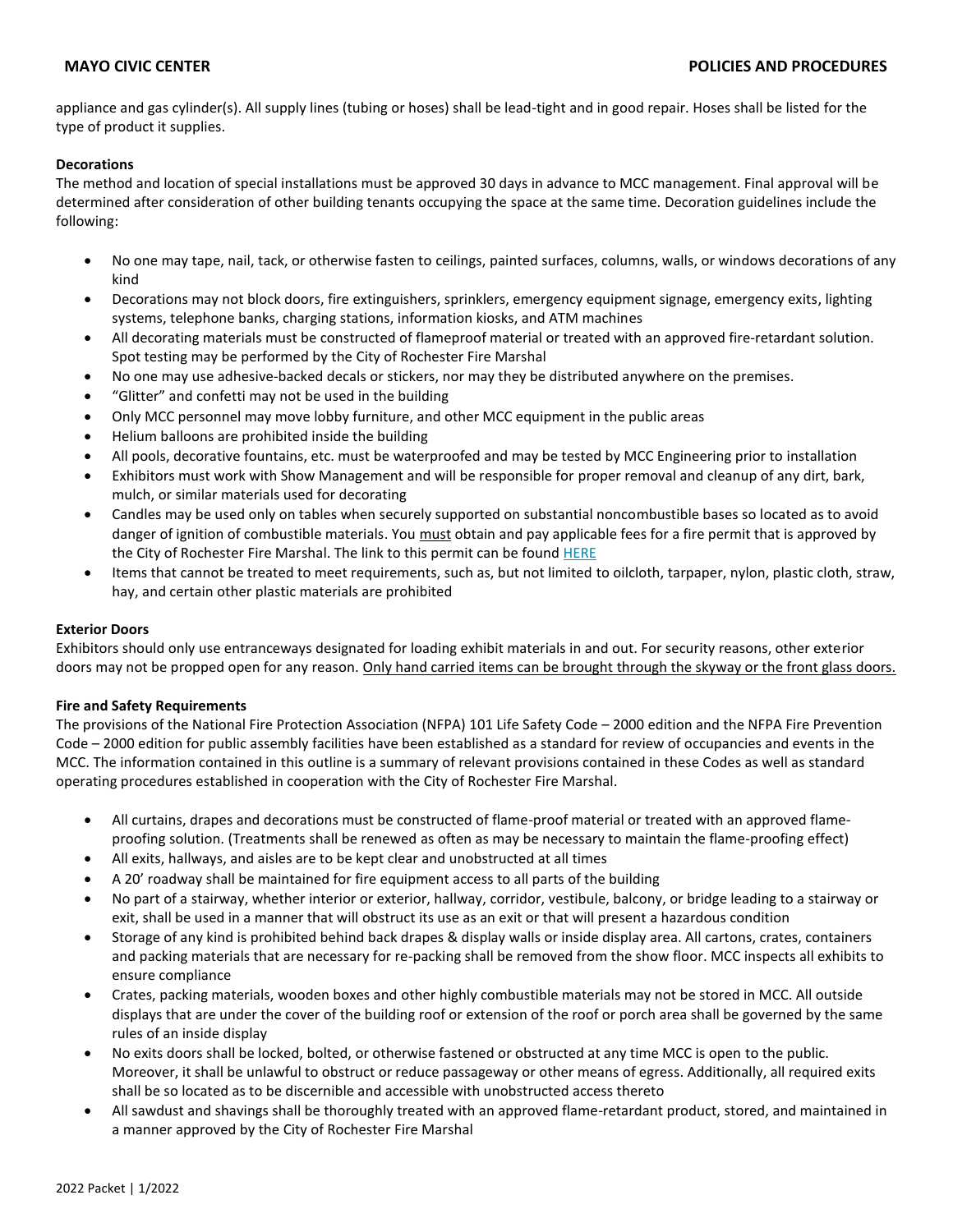- Compressed cylinders shall be used, handled, and stored in accordance with applicable fire code requirements. The 1997 Uniform Fire Code is not applicable.
- No unauthorized persons are to alter, remove, deface, or tamper with any required fire safety equipment contained with the MCC. These items include the fire sprinkler system, fire alarm system, emergency lights or exit signs, portable fire extinguishers, exit doors, or other related safety equipment.
- The use of Liquefied Petroleum Gases (LPG) inside building, tents, or other areas is strictly prohibited, except for food demonstration purposes when approved by MCC and the City of Rochester Fire Marshal. Maximum LPG allowed for exhibition purposed is a 16-oz. non-refillable cylinder. There may be a maximum of 24 containers stored in any one location.
- All standpipe, fire hose cabinets, hydrants, and fire department connections shall be kept clear and unobstructed.
- MCC along with the City of Rochester Fire Marshal shall check egress of the facilities before it is occupied for any use. If such inspection reveals that any element of the required means of egress is obstructed, inaccessible, locked, or fastened, or otherwise unsuited for immediate use, admittance to the building shall not be permitted until necessary corrective action has been completed.
- No curtains, drapes, or decorations shall be hung in such a manner as to cover any exit signs.
- No person shall interfere with the City of Rochester Fire Rescue Department when performing emergency and nonemergency functions at the MCC. All orders issued by a member of the City of Rochester Fire Rescue Department shall be obeyed immediately.
- No overcrowding of any area of the MCC will be allowed. Persons shall not be in excess of posted occupant loads, nor can persons stand in aisles, or block exits.
- The City of Rochester Fire Chief or City of Rochester Fire Marshal has the authority to require City of Rochester Fire Rescue personnel to stand-by during certain events at the MCC.
- Explosives and blasting agents shall be prohibited. Ammunitions and pyrotechnics may be allowed under certain conditions, but only with the advance approval of the MC and the City of Rochester Fire Marshal's Office. If pyrotechnic materials are used/fired within the building a Fireworks Permit will be required with the following parameters:
	- 1. 15-day minimum application period (State Law)
	- 2. Licensed explosive handler required
	- 3. \$1,900,000 liability insurance

Written authorization from MCC General Manager and the City of Rochester Fire Marshal is required for the following:

- *Exhibit booths which have enclosed ceilings, upper decks, or any large overhead advertising device in excess of 100 square feet;* these require the use of perforated or porous materials that will not obstruct fire sprinkler protection. The City of Rochester Fire Marshal requires such booths to be equipped with portable fire extinguishers, as well as an automatic smoke detection system
- *Display and operation of any heater, heat producing or open flame devices such as barbeques, candles, lanterns, torches, fireplaces, etc.* Candles may be used on tables if securely supported on substantial noncombustible bases so located as to avoid danger of ignition of combustible materials and only if approved by the authority having jurisdiction. The candle flame shall be protected
- *Display and operation of any electrical, mechanical, or chemical devices* which may be deemed hazardous by the City of Rochester Fire Marshal
- *Use or storage of flammable liquids, compressed gas, or dangerous chemicals*

### **Floor Covering**

Displays including, but not limited to, those utilizing soil, humus, water, or other landscaping materials and displays containing live animals must take appropriate steps to protect the Facility surfaces and equipment. A protective coating must be used on the floor, such as heavy plastic, visqueen or similar strength material. Displays containing glitter, confetti, sand, dirt, moss, mulch, or any similar item are not permitted in any carpeted areas.

### **Fog/Smoke Machines**

For public safety, fog/smoke machine usage is restricted to water-based chemicals. Approval must be obtained from MCC and the City of Rochester Fire Marshal's office during the event permit process.

### **Food and Beverage Sampling**

Food and beverage samples may be no greater than 2 oz. Items must be manufactured, processed, and distributed by the exhibiting firm and must be related to participation in the event. Sales of food and beverage items that are larger than 2 oz. in size and are designed for onsite consumption, may be permitted, but must be pre-approved by the facility and are subject to a 35%

2022 Packet | 1/2022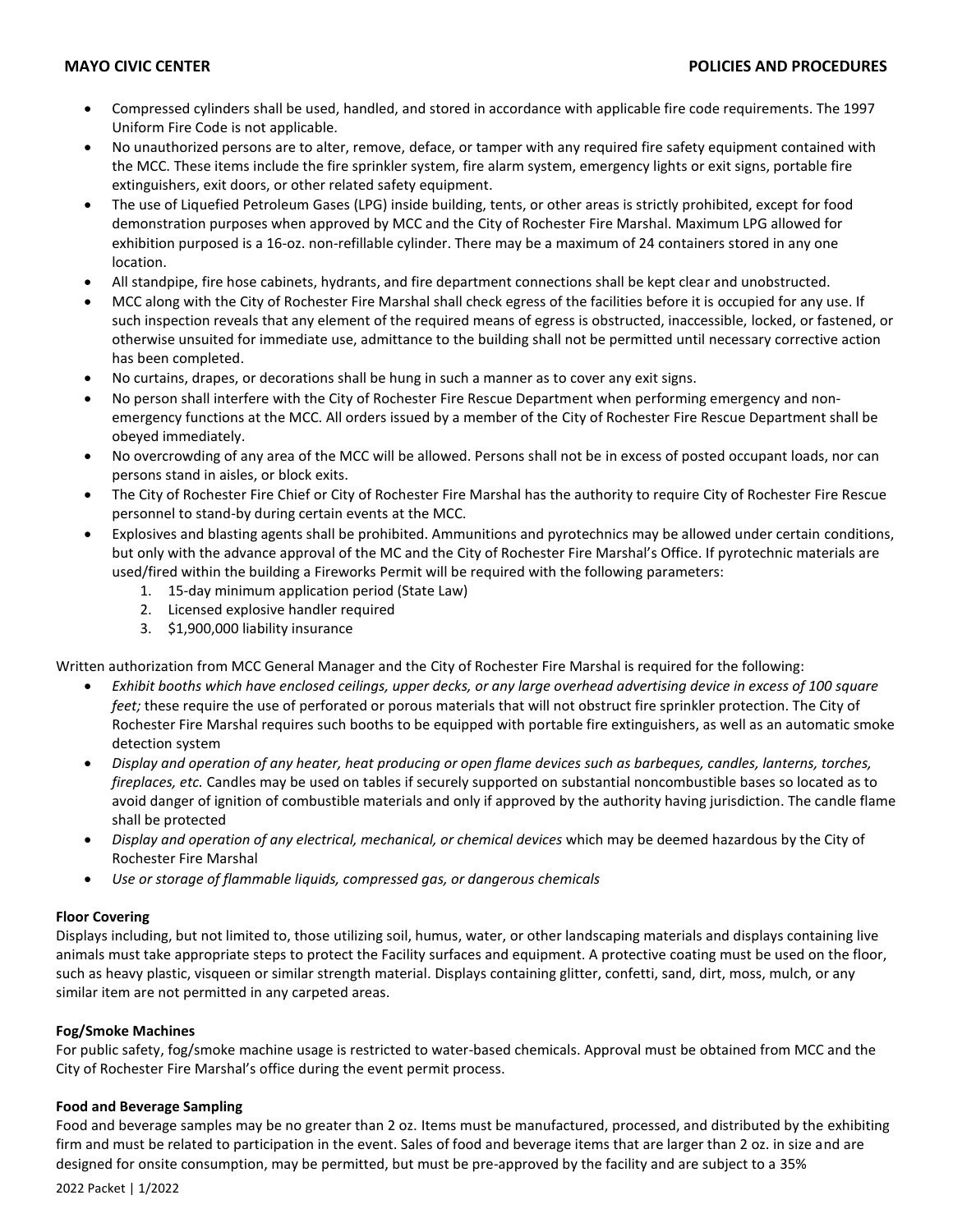### **MAYO CIVIC CENTER POLICIES AND PROCEDURES**

concessionaire fee. Additionally, all unsealed food products intended for sales requires a health permit. Securing of all necessary licenses and permits is the responsibility of the exhibitor. In some instances, a permit may not be required for sampling. Please refer to the Food and Beverage Vendor Packet for additional information. Exhibitors are responsible for complying with all Rochester City and Olmsted County Health Department regulations regarding food sampling, storage, equipment, temperature, etc. If an exhibitor is not in compliance or does not obtain the proper licenses or permits, the Health Department can shut down the booth. A Food and Beverage Vendor Packet should be obtained from the Facility Event Manager.

Alcoholic beverage sampling and selling by companies interested in sampling liquor, beer, or wine must be licensed in the State of Minnesota. Individual retailers may not sample under their license, only wholesalers, distributors, or producers (wineries/breweries). Please contact your show promoter for additional information and MCC authorization at least 30 days prior to the event.

For public health reasons, restrooms, concession stands, facility kitchen and janitorial closets, may not be used as exhibitor clean-up areas. Costs associated with the disposal of trash, waste, grease from exhibitor sampling are the responsibility of the exhibitor.

### **Hazardous Materials**

These include, but are not limited to open flames, hot coals, natural gas hook-ups, compressed gas cylinders (such as propane, butane, hydrogen, and acetylene), gasoline, radioactive material, and/or flammable, combustible, or toxic liquid, solid or gas. The use of hazardous materials is not permitted without the written approval of the MCC and the City of Rochester Fire Marshal.

All requests to use such gases must be submitted to your Event Manager no later than 30 days prior to the event. Once approval is obtained, only a limited supply of the material to be demonstrated is allowed in the building. Excess fuel and cylinders must be properly stored outside of the venue area. All transferring of fuel must be done with safety cans. All compressed gas cylinders must be securely anchored. Aerosol cans and other products containing flammable or combustible ingredients are not permitted in the venue area unless empty.

All demonstrations using hazardous materials must be approved by the City of Rochester Fire Marshal at least five (5) days prior to the event. They include, but are not limited to welding, brazing, laser cutting, LP gas cooking and heater demonstrations. Plexiglas shields or other protections must be utilized wherever sparks may be emitted or injury to bystanders could occur. Materials-specific fire extinguishers must be nearby. Vehicles used must comply with NFPA #58.

### **Helium Balloons**

Helium balloons are prohibited in the MCC.

### **Housekeeping Services for Trade or Consumer Shows**

Cleaning is provided by our staff in the lobbies and restrooms during show hours, with one general cleaning after show hours at a time scheduled with your Event Manager. This does not include show offices. Exhibit booths and/or aisle carpeting are not included unless MCC has been contracted as the decorator for these services. If more frequent or extensive cleaning is desired, consult your Event Manager about services and rates. Exhibitors have the option of purchasing booth cleaning exclusively from MCC.

### **Light and HVAC**

Full house lighting, heating and/or air conditioning of all rented spaces are provided by MCC for one hour prior to and during actual hours the event is open. Partial/Work lighting and minimal HVAC will be provided in the venues during move-in and move-out.

### **Liquid Disposal**

No oils, combustibles, or any liquids other than water may be poured in the MCC drainage or sewer systems. No tools, machines, cookware, or any other items may be emptied, washed, or rinsed in the MCC restrooms. Fountains, aquariums, pools, etc. may not be filled from MCC restrooms or janitorial closets. For water fills or drains, please order water service.

### **Loading Dock Policy**

MCC security is required for all move-in and move-out times on the dock. The guard will be scheduled 30 minutes prior to movein/move-out times and will be onsite until the process is complete. There is a 4-hour minimum for all MCC staffing. Exhibitors may choose to load/unload uncrated materials from any vehicle not requiring a commercial license including rental vans, mini-vans, station wagons, and pickup trucks. The use of mechanical equipment (i.e., forklifts, pallet jacks, lifts, etc.) by exhibitors is prohibited. Forklift use in the facility is restricted to MCC forklift with driver or the use of an outside forklift with no-mar tires driven by a certified union driver. All freight brought into the facility on carts or dollies must be brought in through the loading docks. ONLY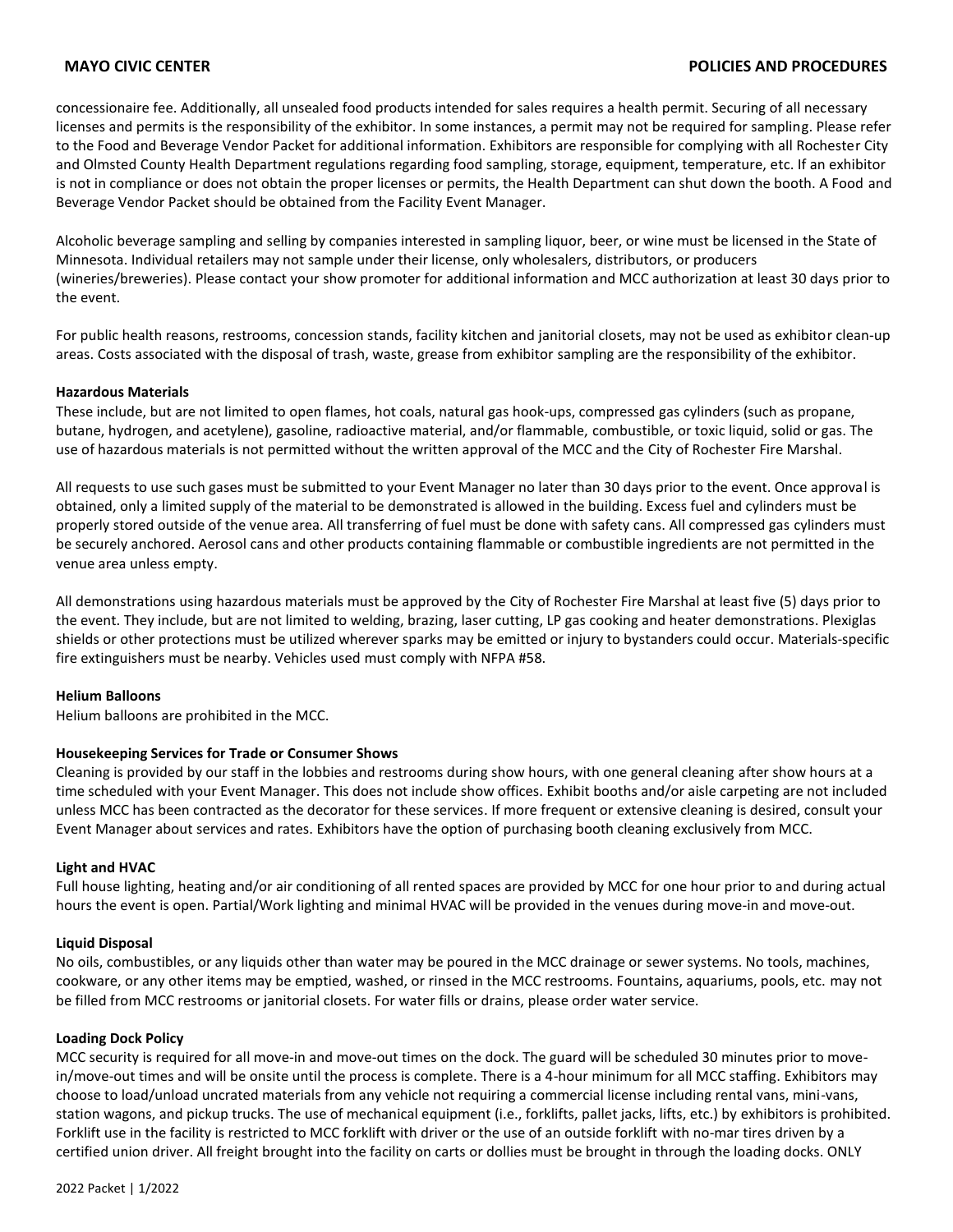hand-carried items may be brought in through the public entrances. Please use the freight elevator for movement of freight from level to level; passenger elevators are NOT to be used. Damage to the facility will be charged to the customer.

The registered Exhibitor may perform all setup/teardown of their booth, displays, and/or product materials (including the use of power tools) subject to safety policies established by the MCC. However, shows which have contracted with a decorator may be bound by terms of that contract, including restrictions on Exhibit Appointed Contractors. In addition, there may be certain instances where the use of MCC labor or union labor is required.

### **Parking**

Parking at dock is permitted for loading and unloading ONLY and is time limited. All other parking on dock is prohibited. Exhibitor parking is available at the Civic Center Ramp which is located on the west wide of Civic Center Drive SE across the street from MCC and is attached by a climate-controlled skyway or the Civic Center South Lot is located across the river from the Mayo Civic Center and offers an additional 240 parking spaces or the Civic Center flat lot is north of the building. All-day parking is available for a fee – see Pay at Box for current rates. All trailers, vehicles that require multiple parking spaces (which include but are not limited to semitrucks, buses, and uninhabited RVs or campers) must park offsite. No RVs or campers, which are inhabited overnight, will be allowed to park in MCC parking lots. Further details on parking in Rochester can be found [HERE.](https://www.rochestermn.gov/government/departments/public-parking/general-information)

### **Shipping/Freight**

When a contracted decorator is being used, shipments may only arrive at MCC on the first move-in day and must be routed to the attention of the show or contracted decorator. Any shipments arriving prior to the first move-in day will be refused. All equipment, freight, decorations, and miscellaneous items must be removed from the premises at the expiration of the Licensee's contract. Items left behind will be treated as abandoned and disposed of as the facility sees fit. The MCC is not responsible for lost or misplaced freight. The MCC is not responsible for any materials left unattended.

### **Smoking**

For the benefit of our patrons, guests, exhibitors, and employees, and in compliance with Minnesota state and local laws, the Mayo Civic Center is a non-smoking facility. Smoking is not permitted anywhere within the MCC. This includes the use of vapor/ecigarettes. Smoking is allowed in designated outdoor areas of our premises located 15 feet away from any employee entrance. We are grateful for everyone's cooperation in preventing litter and inconvenience to others. Our goal is to create a pleasant and healthy environment for everyone.

### **Tape Removal**

The customer is responsible for the removal of all tape and residue marks from the venues and pre-function floors. The repair cost for any damage caused to a surface using inappropriate cleaning chemicals or tools will be billed to the customer. The use of high residue tape is prohibited on any carpeted, tiles, concrete, or hardwood surface. Tape is not permitted on walls.

### **Telecommunications**

The Mayo Civic Center offers state-of-the-art Internet connectivity throughout the convention space with 1 Gig of bandwidth. The network infrastructure is designed to offer convenient and reliable connectivity for a wide variety of event-based needs. Our technicians and engineers can customize the network experience to meet all group needs. There is onsite staff to assist with technical needs. MCC is the exclusive voice/data communications provider. All outside proxy servers, routers, or any machine used to propagate a single IP address to multiple devices are forbidden. Each device that is connected to the network, which has the ability to see the Internet, must have an IP address purchased for that device. Various features and customizations are available to create a convenient and efficient experience. Contact the MCC Event Manager for options and pricing.

### Use of outside switches, routers, and wireless access points (including hotspot devices)

The network infrastructure is specially designed for the success of all levels of wireless activity at the Mayo Civic Center. In order to ensure the success of everyone's event, MCC should be notified no later than 30 days prior to the start of the event of any intended use of outside switches, routers, or wireless access points to ensure they will work without causing problems. The introduction of customer supplied switches, routers, and wireless access points (including hotspot devices) into the system creates interference and causes performance deterioration and possible failure of both the MCC and customer supplied equipment. Please also note that customer supplies switches, routers, and wireless access points are the responsibility of the customer to troubleshoot and MCC does not carry an inventory of consumer-grade equipment.

Notice: Each device connected to the MCC network must have an approved MCC IP address. The use of any DHCP, NAT, or PAT technologies must have prior approval of the MCC Technical Services Department. Any unapproved proxy servers, firewalls, wireless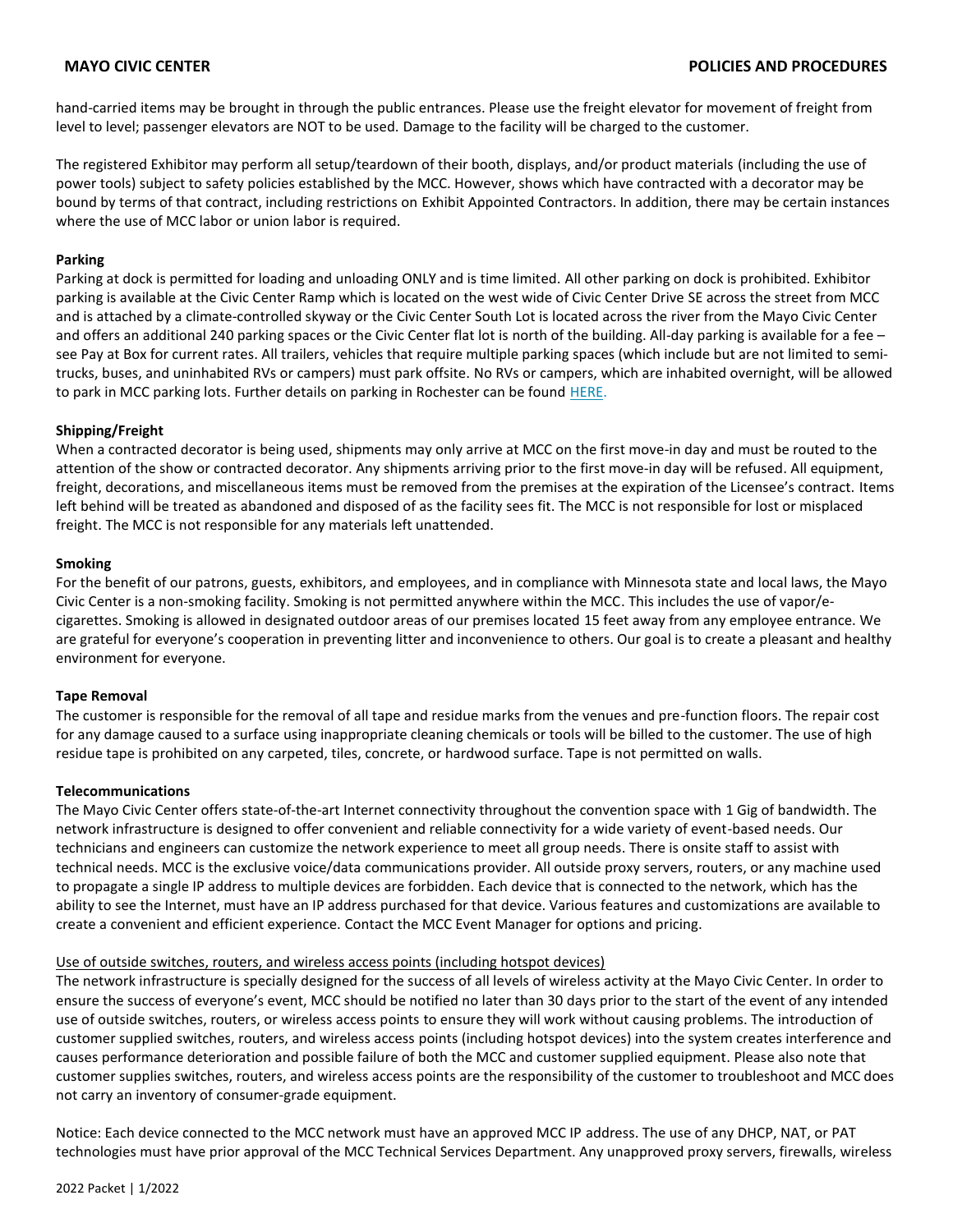access points or routers will be subject to service disconnection. If you have special networking needs, please contact your Event Manager or a member of the Technical Services Department. MCC does not have auto-blocking features turned on within their wireless network. MCC will provide 10/100/1000 Base- T switched Ethernet connections with an RJ-45 connector. Any wired device to be used on the MCC network must be equipped with a Network Interface Card (NIC) and the appropriate operating system drivers. Users of wireless hardware (e.g., 802.11) and/or applications must contact MCC to coordinate frequency usage. MCC adheres to the FCC Enforcement Advisory No. 2015-01 dated January 27, 2015.

### **Utility Services**

All service orders must be paid in full before service is installed. All orders received after the 7-day cutoff date are subject to Day of Event prices and must be paid with a credit card (Checks accepted up to 14 days before event move-in). All service connections and overload protection equipment must be installed and removed by the MCC. Any connections requiring 208V will require a 2-hour minimum charge for an electrician. All equipment and material furnished shall remain the property of the MCC and shall be removed only by the Operations Department at the close of the show. Order your electrical services online. Booth power will be turned on 1 hour prior to each day's show and turned off 30 minutes after closing. Written requests should be made to the MCC for installation of equipment with special voltage and/or other specialized power requirements. These requests should be received at least 30 days prior to the first scheduled move-in day.

Rates quoted for booth connection cover the cost of bringing one electrical service connection to the back wall of the exhibit booth or other location determined convenient by the MCC electricians. These rates do not include connecting equipment, wiring, or taping electrical cords to meet safety requirements, special placement, or relocation of service; these services are available for an additional charge. Anything requiring 24-hour current must be ordered in advance and clearly indicated when ordering electrical service.

### **Payment Policy**

- MCC can accept checks, money orders, Visa, MasterCard, Discover, and American Express for payment. Acceptance of checks and credit cards is subject to verification at our discretion. A service Charge of \$25.00 will be administered for each returned check. If paying by check, checks must be received 14 days prior to the first scheduled move-in date of the show.
- Advance service orders and payment IN FULL must RECEIVED a minimum of seven (7) days prior to the first scheduled move-in date of the show. Orders submitted without full payment and orders received after the 7-day cutoff dates are subject to DAY OF SHOW PRICES.
- Arrangements for payment of services ordered must be made before service is installed. Payment IN FULL must be rendered before the start of the show.

### **Cancellation Policy**

Orders will be processed and installed in a first-come, first-serve basis, or as we determine most convenient. Service will begin on the start date and end after the close of the show unless special arrangements for early or late connection/disconnection have been made.

If cancellation occurs before installation and more than six (6) days prior to the first scheduled move-in day: 90% refund If cancellation occurs before installation and in six (6) days or less than the first scheduled move-in day: 75% refund If cancellation occurs after installation or after the start of the first scheduled move-in day, no refund will be given

Non-exhibit or "non-production" use of the pre-function, ballroom, or meeting room permanent 120v electrical outlets is included in meeting room rental, subject to review. Electrical service for exhibit booth space, staging, lighting or other production lighting must be order through MCC. All electrical equipment must be properly tagged or marked as to the type and amount of current, voltage, phase, frequency, horsepower, etc. The use of open clip sockets, latex or lamp cord wire, unapproved duplex or triplex attachment plugs are prohibited. All extension cord must be 120 volt three-pronged, grounded cords. All exposed non-current carrying metal parts of fixed equipment must be grounded. All equipment, regardless of power source, must comply with local, state, and national safety codes.

The MCC reserves the right to refuse any connection or equipment that is deemed unsafe. Obstructions blocking utility floor boxes are subject to relocation as necessary. The MCC Operations Department is authorized to cut floor coverings to permit installation of service unless otherwise directed. The MCC cannot accept responsibility for voltage fluctuation or power failure due to temporary conditions beyond our control. For your protection, we advise installing a surge protector on all your computers and other sensitive Equipment. We will not be responsible for damage or loss to any equipment, components, computer hardware, software or data, or injury to any person caused by the unauthorized installation of any equipment, connection to service, or wiring of any equipment by persons other than MCC house electricians.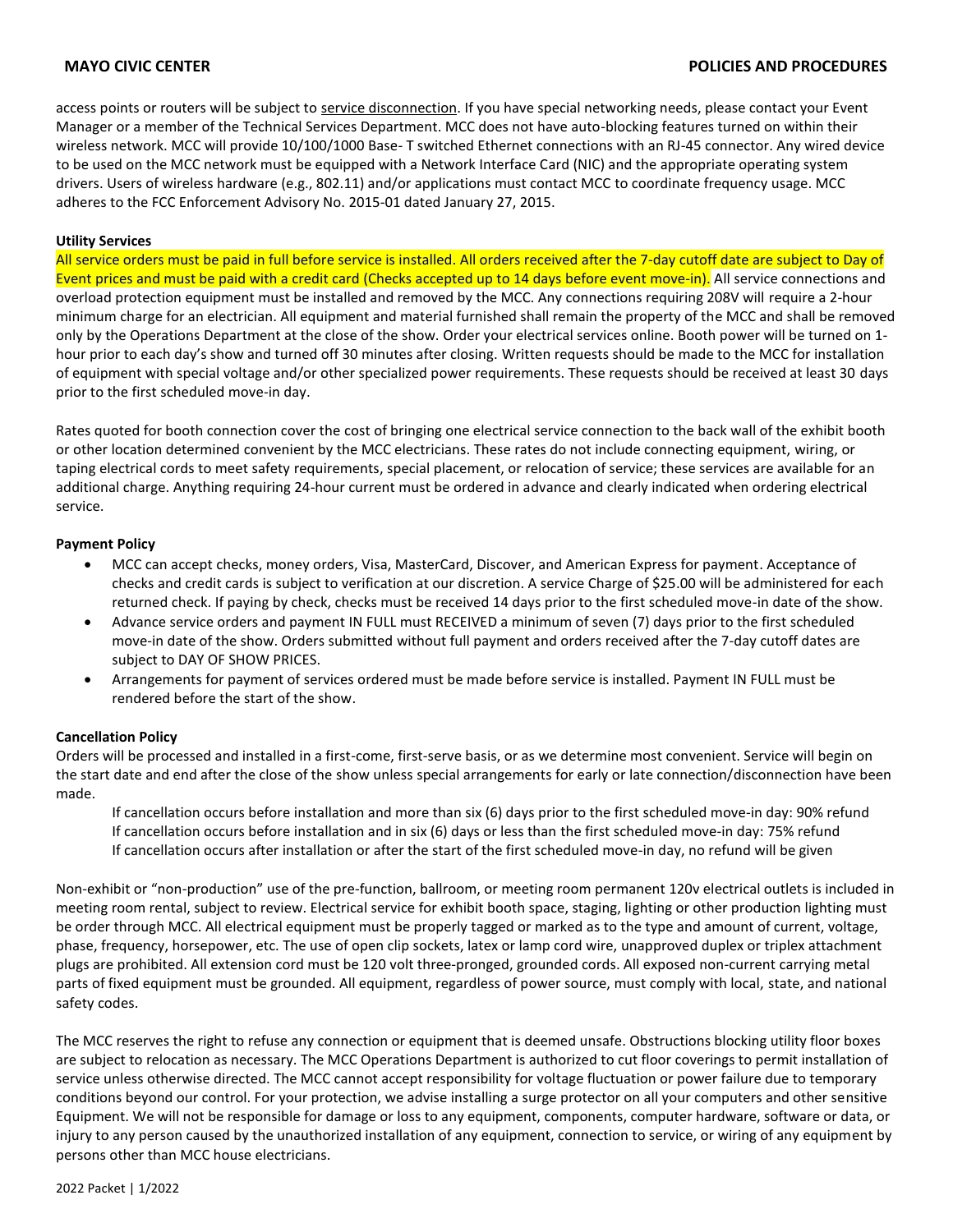### **Vehicles: Display Vehicles**

Vehicles, which are part of a display, are permitted within the venues. Licensee is responsible for ensuring all such vehicles meet the following guidelines: automobiles, trucks, tractors, boats, machinery, and other motor vehicles utilizing flammable fuels, which are placed on display inside the MCC shall have no more the ¼ tank or five (5) gallons of fuel in the tank; all fuel tanks shall be locked or effectively sealed and at least one battery cable shall be disconnected from the ignition system. Ignition keys for vehicles on display shall be kept by a responsible person at the display location for removal of such vehicles from the building in event of emergency. If the vehicle is to be kept in the facility overnight, a set of keys must be left with the MCC Security Office. Keys to the vehicle will be locked in a safe in the office.

Placement of display vehicles in carpeted areas required the prior written approval of the General Manager or designee. Licensee must submit a written request no later than 30 days prior to the event. If approved, these displays will require additional protection of the carpeted areas (i.e., visqueen, additional carpeting, etc.). Contact your Event Manage for details.

For the safety of all exhibitors, employees, and guests; carts, forklifts, bicycles, etc. are not permitted on carpeted areas. No liquid fuel powered vehicles should be operated outside the venues due to noise, air pollution, and fire hazard. Non-electric forklifts are not permitted in the ballroom, pre-function space, or meeting rooms.

### **Vehicles: Move-In/Move-Out**

Vehicles are not permitted within the Facility for loading and unloading without the prior authorization of your Event Manager. All approved vehicles must be attended while in the Facility and may not have the motors running while stationary. All such vehicles must be removed prior to the opening of the event and may not return until the event has closed and all attendees have vacated the area. Additional security personnel may be required.

### **Water Fills and Drains**

Tanks, drums, barrels, and other containers requiring water fill and drain exceeding ten (10) gallon capacity must be filled and drained by house engineers and are subject to a service charge. All fountains or other decorative water containers must be waterproof and of sufficient density to avoid leaks. Plastic must be place underneath the display for additional protection. All water displays must be pre-approved by the General Manager or designee. MCC reserves the right to refuse to fill any container that shows sign of leakage or is otherwise deemed inadequate by a house engineer. Containers showing signs of leakage will be drained by a house engineer without prior notice.

Exhibitor assumes responsibility for any damage to MCC facilities caused by faulty exhibitor equipment or negligent operation of exhibitor equipment. We cannot accept responsibility for pressure fluctuations due to temporary conditions beyond our control. For your protection, we advise installing appropriate regulators on any connection requiring critical control of pressure, moisture content, etc. We will not be responsible for damage or loss to any equipment or components or injury to any person caused by the unauthorized installation of any equipment, connection to service or interconnection to any equipment by persons other than house engineers.

### **Welding**

For public safety reasons, the use of welding equipment and cutting equipment must be approved by the MCC and the City of Rochester Fire Marshal. The following requirement must be adhered to:

- Cutting and welding equipment must be in good condition.
- No combustibles or flammables can be within 35 ft. of worksite. When 35 ft. cannot be obtained, protective covers, fire resistant shields or guards must be used
- All wall and floor openings within 35 ft. of the site must be tightly covered to prevent passage of spark to adjacent areas
- Cylinders containing compressed gasses for use at the site shall not be charged in excess of one half (1/2) their maximum capacity. Total gas capacity of cylinders is limited to 2500 cubic ft. Beyond the cylinders connected for use, additional cylinders may be stored at the site to furnish approximately one day's consumption. Other cylinders shall be stored in an approved storage area